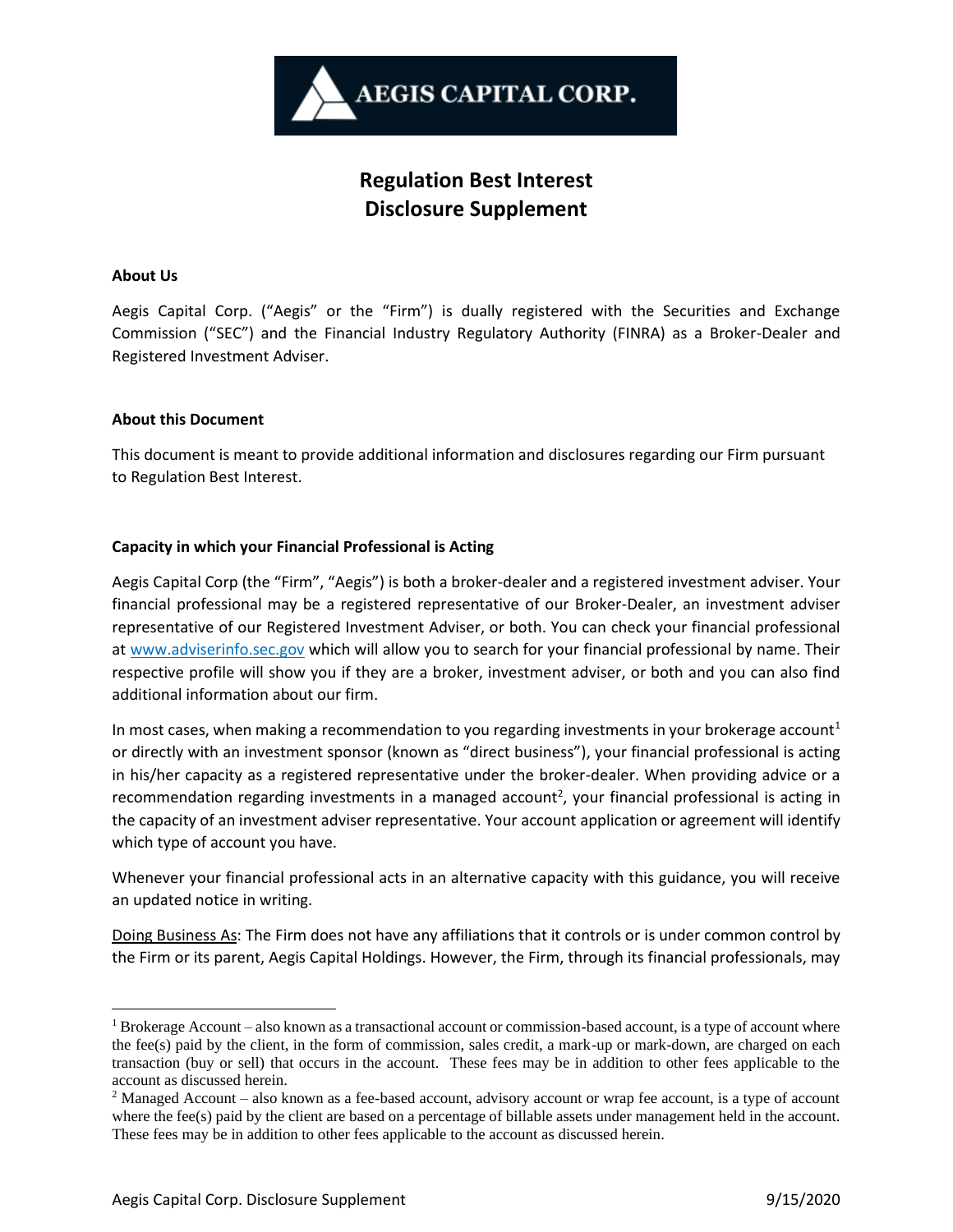market itself by another name under a "doing business as" or "DBA" title. These DBAs vary, but all securities offered are through the Firm.

#### **Material Limitations**

Aegis is a full-service broker dealer, wealth management and investment banking firm which offers most account types, products, and securities; however, there may be additional account types, products, and securities that are not offered by the Firm.

Additionally, the financial professionals associated with our Firm are licensed to offer certain account types, products, and securities. There may be material limitations to the recommendations your financial professional provides. In some cases, based on the licensing of your financial professional, even when available through our firm or an affiliate, your financial professional might not be able to recommend a particular account type, product, and/or security. If your financial professional cannot recommend a particular account type, product, and/or security, it may be available by another financial professional at the Firm. You can check to see the licenses your financial professional holds, by visiting www.adviserinfo.sec.gov.

## **Requirements for You to Open or Maintain an Account with Us**

Generally, the Firm requires a minimum investment of \$25,000 to open a managed account but does not have a minimum amount to open a brokerage account. However, the Firm does make exceptions to this policy on a case by case basis. It is also important to note, some products will require a minimum investment, which can be found on the investment prospectus, offering materials, or similar document.

## **Our Firm's Investment Approach**

Aegis' financial professionals uses industry knowledge and experience to provide brokerage services to retail clients as well as investment advice, through its registered investment adviser. The Firm seeks to understand our client's unique investment profiles and recommend investments and strategies consistent with their financial goals. However, the products and services offered by the Firm do vary and the investment philosophy, approach, risk, and objective of these investments will too. You should confirm all investment advice meets your specific objectives and risk tolerance and where applicable review the prospects or similar documents thoroughly before making an investment. You may also contact your financial professional should you have additional questions.

## **Material Fees, Costs, and Associated Conflicts**

The Firm and its financial professionals receive compensation directly from their customers or indirectly from the investments a customer makes. This compensation takes the form of an upfront commission and/or ongoing compensation, known as trailing compensation. It is important to note that the amount of compensation can change over time. In order to receive specific and up-to-date information, customers should review the respective prospectus, offering document, (including, without limitation, a private placement memorandum and/or related transaction documents), and other account documents including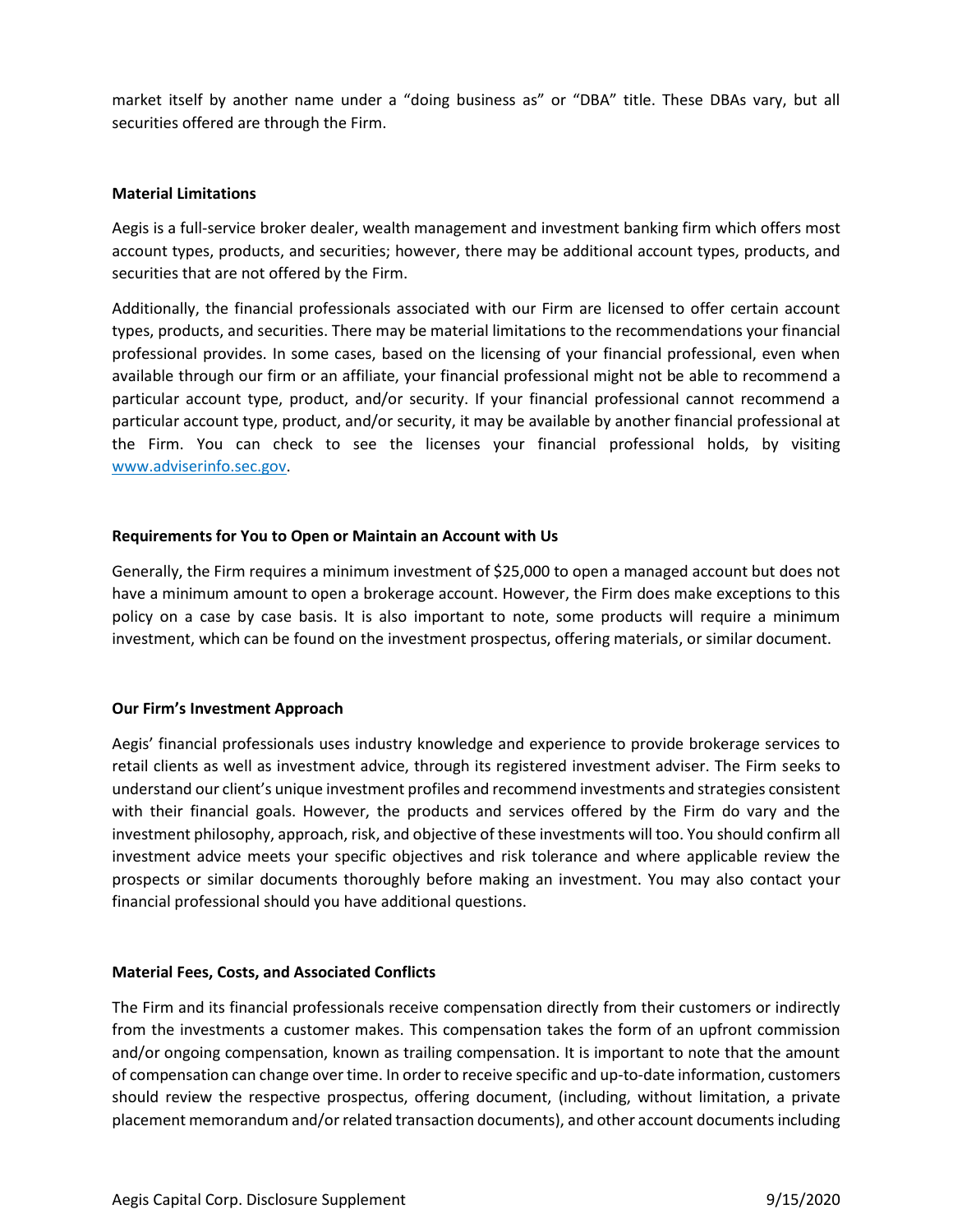account statements and trade confirmations. Customers should discuss with their financial professional if they have any questions regarding compensation and/or conflicts of interest.

## **Commissions and Sales Compensation**

The Firm receives commissions when it buys or sells a security. This commission is also referred to as a concession, placement fee, or sales charge/load. Typically, the Firm receives the commission and shares a certain percentage of the commission with the financial professional. Because the amount of commission charged can vary between different securities and products, this could create an incentive to recommend certain investments over others. It also could create an incentive to conduct a higher number of transactions.

- **Equity/ETF/ETN/CEF/Options:** The Firm charges up to a maximum of 5% per transaction on these types of securities. The charge may be in the form of a commission or markup or markdown<sup>3</sup>. The charge is subject to change depending on the circumstances.
- **Fixed Income and Bonds:** Typically, fixed income securities, such as corporate bonds, municipal bond, collateralized mortgage obligation (CMO), and other types of fixed income securities are charged a markup or markdown. The maximum amount charged in the form of a markup or markdown is typically 3%, but this amount may vary based on certain circumstances. The firm can also charge a commission in place of the markup or markdown. A commission of up to 3% may be charged on a bond trade.
- **Mutual Funds and 529 Plans:** The Firm may receive up to a maximum of 6% commission on mutual funds and 529 plans, however this amount can be reduced based on a number of factors, including breakpoints, the dollar amount invested and the share class. The Firm also may receive trailing compensation on these investments which can vary based on the share class selected.
- **Annuities:** The maximum amount paid for the sale of an annuity is typically up to 8% but can vary based on the type of annuity chosen and share class, when applicable.
- **Alternative Investments:** The Firm typically receives a maximum upfront commission of up to 10% for the sale of alternatives investments such as hedge funds, private equity funds, real estate investment trusts (REITs), business development companies (BDCs) and private placements. The Firm may also receive an expense allowance to offset its expenses in connection with an alternative investment product. The Firm may also receive a procurement fee of up to 2.5% from private equity funds for services rendered in locating, acquiring and disposing of securities for investment.
- **Structured Products:** The Firm typically receives upfront commissions as high as 5% for the sale of some structured products.
- **Unit Investment Trusts ("UITs"):** The sales charge for a UIT will vary, typically with a maximum of up to 5%. Please refer to the offering prospectus when applicable for all costs and fees associated with any product you are considering purchasing.

 $3$  A markup/markdown is akin to a commission and is shown on the trade confirmation as a markup or markdown in the price of the specified security in place of a dollar amount. When the Firm buys from or sells a security to you in a principal capacity, the Firm buys or sells the security directly from you, rather than acting as your agent to buy or sell the security from a third party. These transactions are also known as "dealer transactions." In these circumstances, if we sell a security at a price higher than what we paid for it, we will earn a markup. Conversely, if we buy a security from you at a price lower than what we sell it for, we will earn a markdown. Transactions in bonds and other fixed-income securities such as structured products often occur as dealer transactions.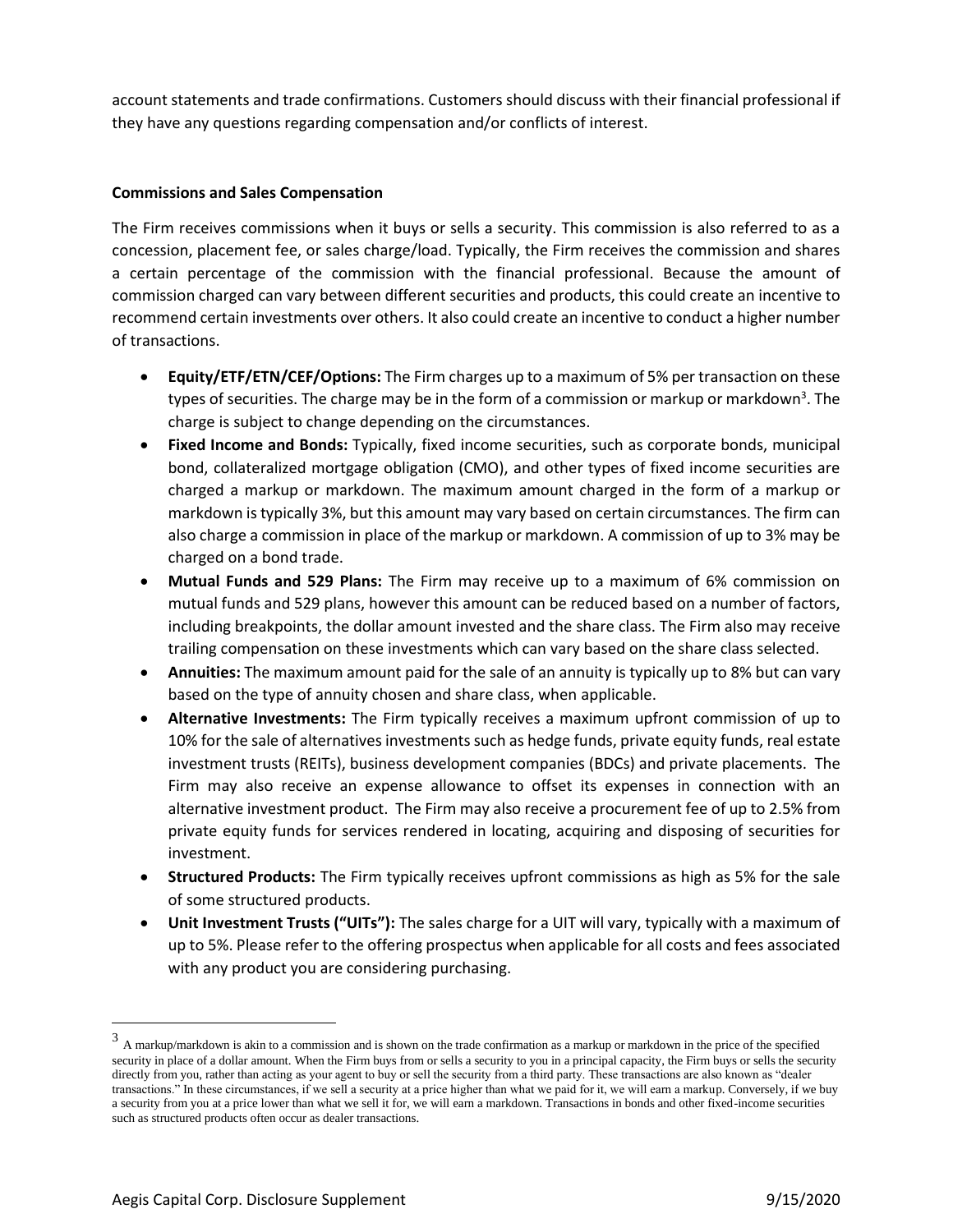• **Insurance Products:** The Firm may receive compensation for certain insurance products sold through an unaffiliated insurance agency. The amount of upfront commission can vary greatly depending on the product type and carrier but is typically 20% to 120% of the first 12 months in premiums charged. The Firm may also receive a trail payment in the range of 1% to 25% of subsequent premiums, if any. Certain insurance companies offer financial professionals bonus payments, oftentimes called persistency or retention bonuses, based on the amount of customer assets that the financial professional has placed in the insurance company's products.

#### **Understanding Share Classes**

Share classes differ in the amount and way that fees are charged. The amount of upfront sales charges versus trailing compensation charged on certain products, such as mutual funds, UITs, variable annuities, or 529 investments will vary, depending on the share class selected. For example, Class A mutual fund shares typically will result in a higher upfront sales charge and lower trailing compensation, while the opposite is true for a Class C shares. In order to see a complete list of the share classes available for a particular investment and their respective costs, you should review the investment prospectus and other offering documents.

#### **Product Costs**

Financial professionals provide recommendations with respect to a broad range of investment products, including stocks, bonds, ETFs, mutual funds, annuities and alternative investments. Many investment products charge fees and costs that are separate from and in addition to the commissions and fees that the Firm and financial professionals receive. You can learn more about these fees and costs charged by an investment product by reviewing the investment product's prospectus, offering memorandum, or other disclosure documents.

## **Account Fees**

In addition to the commissions and sales charges described above, customers can also be charged direct fees and charges for miscellaneous account services such as wire transfers, inactivity fees, account transfers (ACAT), error corrections, and account maintenance. These fees are typically charged by the clearing firm where your assets are custodied and some of these fees may be shared with the Firm. For a complete list of these charges and fees you should review your account agreement and Firm fee schedule which are available on our website [www.aegiscapcorp.com/general-disclosures/](http://www.aegiscapcorp.com/general-disclosures/) . You should also discuss these charges with your financial professional if you have any questions.

A Service Charge also referred to as a Processing and Handling Fee or Ticket Charge may be incurred with each transaction and will be displayed on a Trade Confirmation. Services Charges are additional revenue to the Firm. Speak with your Financial Professional for details on Service Charges that may apply.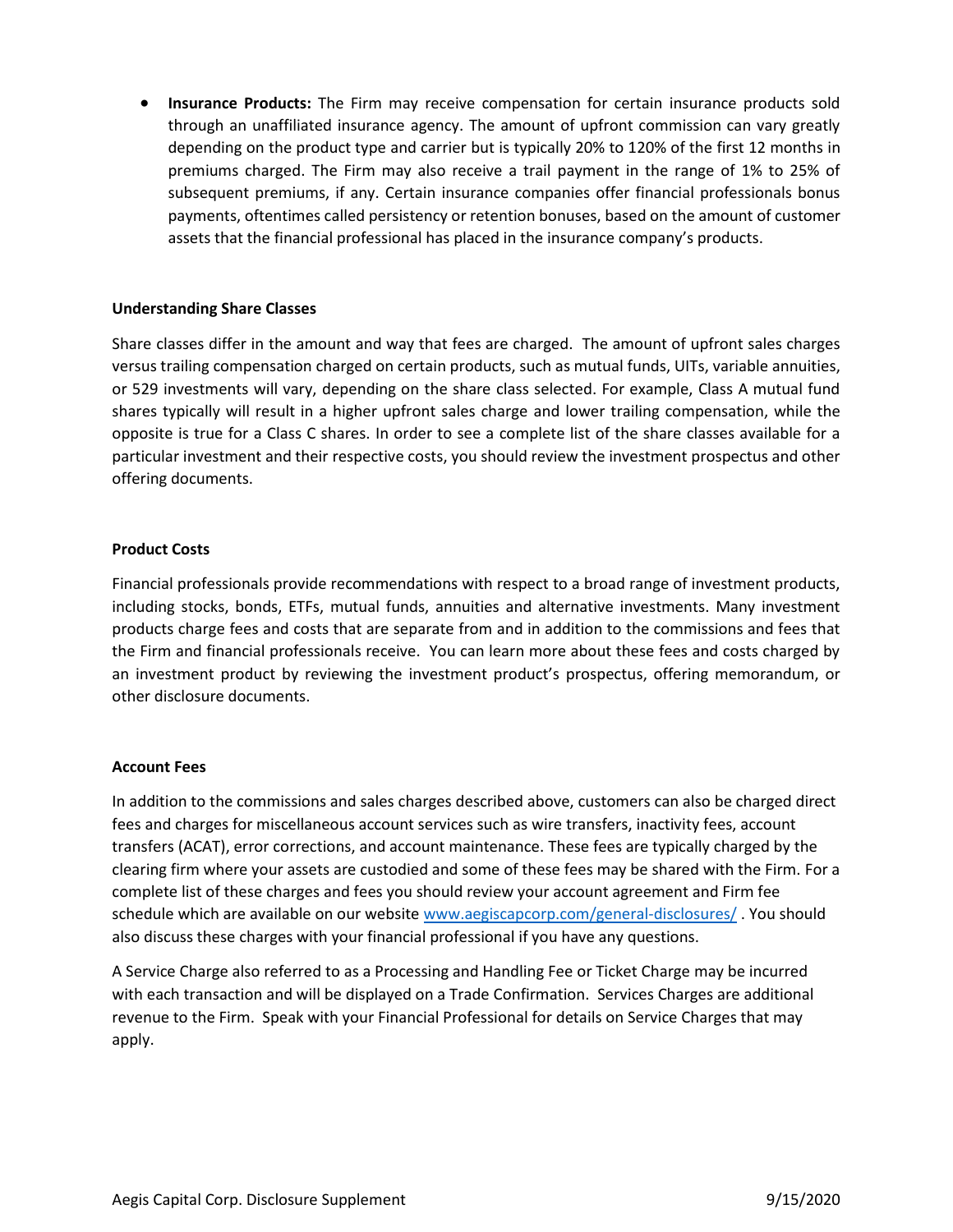#### **Financial Professional Specific Compensation**

Financial Professional compensation typically includes a percentage of the selling compensation described herein, but may also receive salaries and other cash or non-cash compensation and benefits that may be tied to their performance, including, but not limited to the amount of revenues they generate. The percentage of revenue the financial professional receives is negotiated with the Firm. Financial professionals can also receive special recruitment incentives such as forgivable loans and bonuses. They may also receive help with business operations, including expense reimbursement.

## **Additional Compensation from Third Parties**

In addition to the commissions and sales compensation described above, the Firm and your financial professional may receive additional compensation from third parties. This additional compensation may incentivize your financial professional to recommend certain investments over others. It is important to note that the amount of compensation may vary between security types and product/investment sponsors. In order to receive specific and the most up-to-date information, customers should review the respective prospectus, offering document, and/or transaction confirmations.

- **Other Trailing Compensation:** The Firm may receive trailing compensation, including 12b-1 fees, which are paid from certain investment sponsors for mutual funds, annuities, and alternative investments. The amount can vary based on the product and total amount invested. For mutual funds, the maximum amount is typically 1%, while annuities and alternative investments can be as high as 2%.
- **Mutual Fund Concessions and Finder's Fees:** The Firm may receive additional compensation known as concessions or finder's fees from a mutual fund company, often in cases where the sales charge is waived based on certain criteria. This amount can vary, but the maximum amount is typically 1% of the transaction. The Firm also receives concessions from investment sponsors for other types of investments. These concessions vary from product to product and are generally shared between the Firm and the financial professional. Concessions can be as high as 0.25% of the transaction amount for new issues of certificates of deposit, municipal bonds and other shortterm dated bonds, up to 3% of the transaction amount for structured products, and up to 4% of the transaction amount for CEFs.
- **Network Agreements:** The Firm may receive additional compensation based on the total assets invested in a particular investment.
- **Product Onboarding:** The Firm may receive onboarding fees or reimbursement for certain expenses associated with product onboarding, including due diligence. These payments can be fixed or a percentage of the total value of an offering.
- **Non-Cash Compensation and Marketing:** The Firm and its employees may periodically receive compensation that is not transaction based from investment sponsors. This includes entertainment such as sporting event tickets, costs associated with dinner, small gifts valued at no more than \$100, or marketing fees for workshops, events, and advertising. Some investment sponsors may contribute to conferences, seminars, marketing and/or dinners.
- **Cash Sweeps:** The Firm receives compensation for when a cash balance is moved to a particular fund or account from which the Firm generates additional compensation.
- **Securities Lending:** The Firm along with the customer, may receive a fee for securities lent to the clearing firm as part of a securities lending agreement.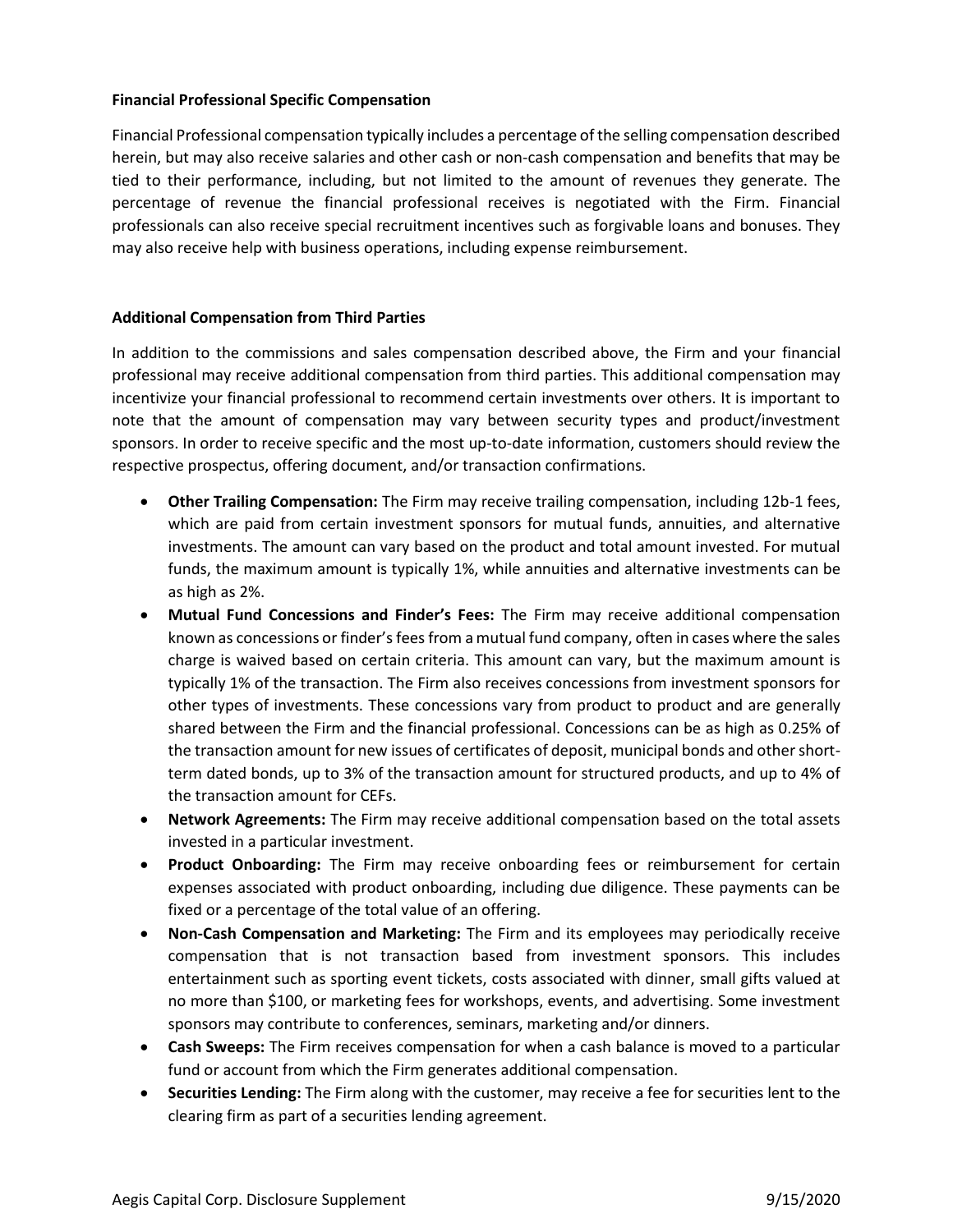- **Margin or Portfolio Line of Credit:** When a customer utilizes margin or a portfolio line of credit, the Firm receive a percentage of the balance lent.
- **Payment for Order Flow:** The Firm may receive remuneration for directing orders in securities to particular market centers for execution. The Account Holder understands that this remuneration, known as "payment for order flow," is considered compensation to the Firm.

#### **Additional Conflicts of Interests**

- **Gifts and Entertainment:** A conflict of interest may arise when a financial professional receives or offers a gift, entertainment, or anything of value that could create an incentive for an employee, third party service provider, or a client to act in a certain way.
- **Shared Revenues and Payments from Third Parties:** We receive shared revenue, fees, and/or payments from our clearing firm and investment sponsors. In addition, we have an agreement with an unaffiliated insurance agency and receive some compensation for certain products sold through this agency. This creates an incentive to offer or recommend certain products and services.
- **Proprietary Trading:** The Firm may engage in trading activities for its own account or client accounts while other clients are active in the same security at the same time. In such cases the Firm may be incentivized to maximize its returns which could result in certain trades being unfavorable to the performance of your account.
- **Multiple Roles:** The Firm or its affiliates may perform multiple roles with respect to a client or transaction (e.g., advisor, lender, broker, riskless principal counterparty). These roles mean we might be biased regarding the services we recommend as they relate to these roles.
- **Acting in Principal Capacities:** The Firm may earn a profit from buying and selling investments from our own accounts therefor the Firm may have an incentive if you trade on a principal basis.
- **Outside Business Activities:** If approved, financial professionals may engage in certain outside business activities. As a result, financial professionals may be incentivized to recommend certain products or services outside the scope of their relationship with the Firm and they may benefit financially from these recommendations. In addition, financial professionals may engage in personal trading which could conflict with a client or with the Firm.
- **Political and Charitable Contributions:** The Firm and/or its financial professionals' may make charitable and/or political donations that could create the perception that the Firm or financial professional is seeking a quid pro quo from the recipient of the donation.
- **Confidentiality:** The Firm and its financial professionals are periodically exposed to confidential information which may benefit us or a client.
- **Supervision Conflicts:** When a manager is also a producing financial professional, he/she could be incentivized to spend more time on revenue generating activities than supervision activities.

#### **Understanding Risk**

Our Firm does not provide tax, legal or accounting advice. Accordingly, we encourage each customer to consult their own personal tax, legal and/or accounting advisers in order to understand the potential consequences associated with a particular investment strategy.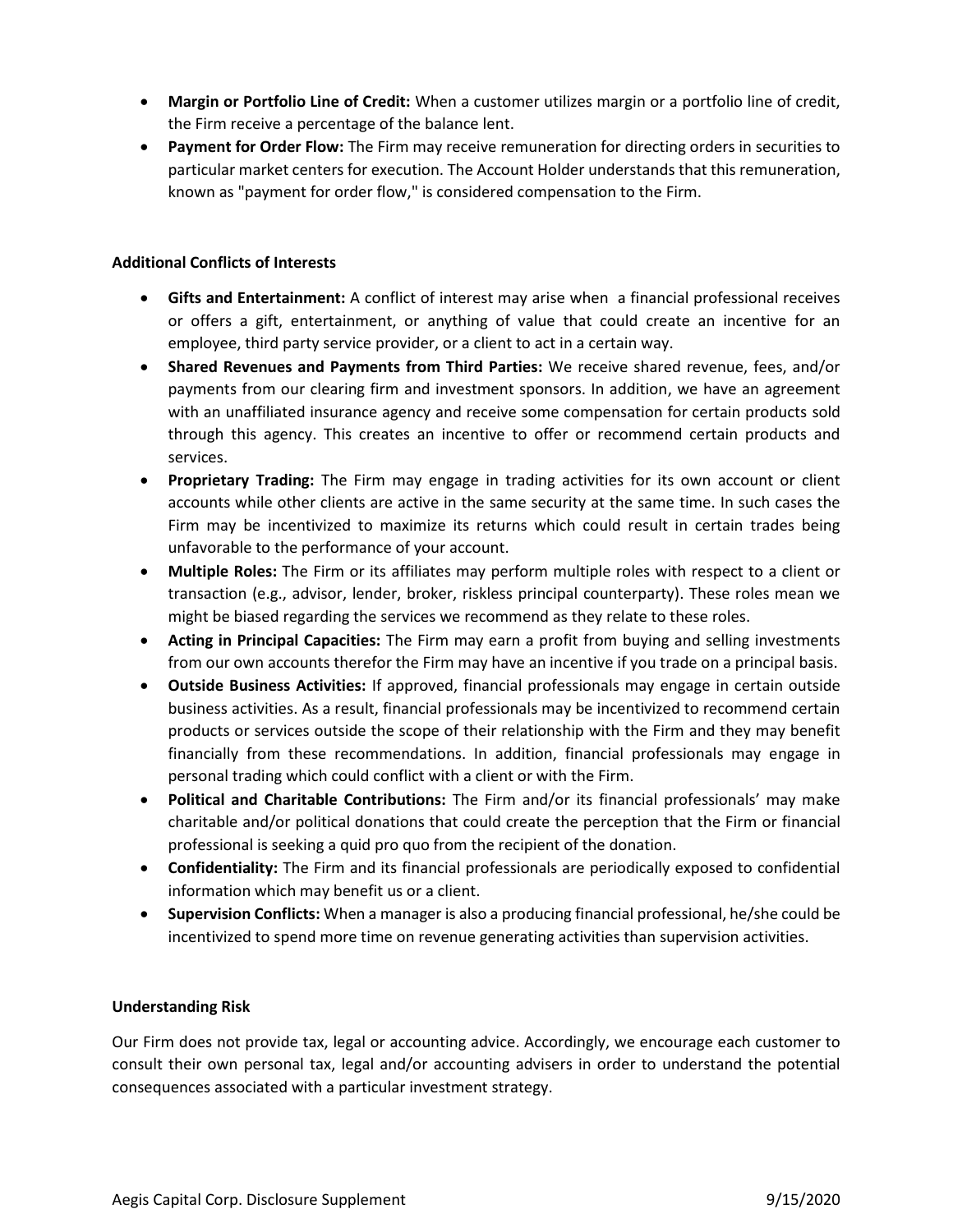Investing in securities involves risk of loss that customers should understand and be prepared to bear. Different types of investments involve varying degrees of risk and there can be no assurance that any specific investment or investment strategy will be profitable for a customer's investment portfolio. Past performance is not indicative of future results. A customer should not assume that the future performance of any specific investment, investment strategy, or product will be profitable or equal to past or current performance levels. We cannot assure that the investment objectives of any client will be realized. The following is a non-exhaustive list of risks associated with investing. For additional productspecific risks, customers should review their prospectus, offering document, or similar materials and consider them carefully prior to making an investment decision.

- **Interest-rate Risk:** Fluctuations in interest rates may cause investment prices to fluctuate. For example, when interest rates rise, yields on existing bonds become less attractive, causing their market values to decline.
- **Market Risk:** The price of a security, bond, or mutual fund may drop in reaction to tangible and intangible events and conditions. This type of risk is caused by external factors independent of a security's particular underlying circumstances. For example, political, economic and social conditions may trigger market events.
- **Inflation Risk:** When any type of inflation is present, a dollar today will not buy as much as a dollar next year, because purchasing power is eroding at the rate of inflation.
- **Currency Risk:** Overseas investments are subject to fluctuations in the value of the dollar against the currency of the investment's originating country. This is also referred to as exchange rate risk.
- **Reinvestment Risk:** This is the risk that future proceeds from investments may have to be reinvested at a potentially lower rate of return (i.e. interest rate). This primarily relates to fixed income securities.
- **Business Risk:** These risks are associated with a particular industry or a particular company within an industry. For example, oil-drilling companies depend on finding oil and then refining it, a lengthy process, before they can generate a profit. They carry a higher risk of profitability than an electric company, which generates its income from a steady stream of customers who buy electricity no matter what the economic environment is like.
- **Liquidity Risk:** Liquidity is the ability to readily convert an investment into cash. Generally, assets are more liquid if many traders are interested in a standardized product. For example, Treasury Bills are highly liquid, while real estate properties are not.
- **Financial/Credit Risk:** Excessive borrowing to finance a business' operations increases the risk of profitability, because the company must meet the terms of its obligations in good times and bad. During periods of financial stress, the inability to meet loan obligations may result in bankruptcy and/or a declining market value of securities.
- **Third Party Manager Risk:** Third Party portfolio managers typically have full discretion as to how manage the model portfolio based on the objective of the model. Such discretion increases the risk that the TPM may mismanage the portfolio and client's assets which may result in client's loss.